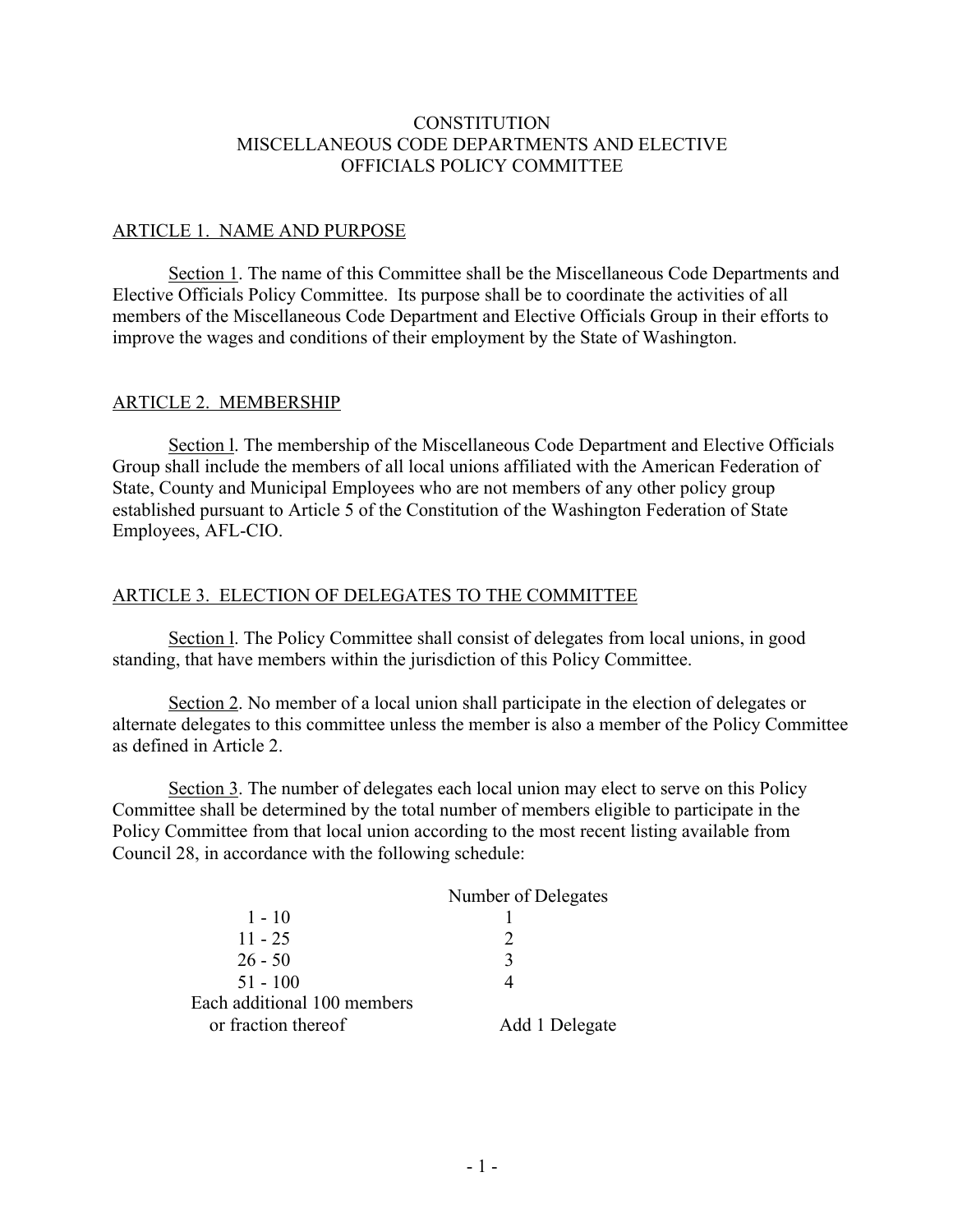Section 4. Delegates and/or alternate delegates shall be elected at the local union level pursuant to Section 3 of this Article. No delegate or alternate delegate will be permitted to make motions or vote unless written certification of their election signed by the local union President or Secretary is received by Council 28 on or prior to the date of the meeting. Such notification shall serve as certification to the Policy Committee.

Section 5. An alternate delegate may be seated as a delegate in the event the local union's full delegate strength is not represented at the meeting. In the event more alternate delegates are present than the number of absent delegates, those to be seated as delegates shall be determined by the delegates present from that local union.

Section 6. Delegates and alternate delegates shall be elected to serve a term of two years, such term to begin with the first Policy Committee meeting held within 60 days of adjournment of the biennial Convention of Council 28 and ending upon adjournment of the next biennial Convention except that: the term of office of all Policy Committee delegates or alternate delegates elected or appointed prior to October 10, 2006 shall end on that date and new elections shall be held for a one-year term by October 21, 2006. This one-year term shall end upon adjournment of the 2007 biennial Convention.

Section 7. Local unions may elect, delegates or alternate delegates, to newly eligible positions or to positions vacated by a delegate or alternate delegate, either for the remainder of the two-year term or for a specific meeting of the Policy Committee.

Section 8. In the event of a reduction in a local union's delegate entitlement, the local union shall be responsible for notifying Council 28 in writing of the change in status of any delegate or alternate delegate affected by the change in entitlement. In the absence of any such written notice, the Policy Committee Chair shall determine the delegates and/or alternate delegates to be seated for the meeting.

## ARTICLE 4. VOTING WITHIN THE POLICY COMMITTEE

Section 1. Voting on issues other than elections shall be by YEA or NAY vote of those present and eligible to vote, with the majority votes cast determining the issue.

Section 2. Twenty-five percent of the delegates present may call for a roll call vote by local unions, in which case each local union shall have the right to vote its entire membership strength regardless of the number of delegates present.

Section 3. In any roll call vote or election balloting process the delegates present from each local union shall evenly split the voting strength of the local, provided however, that the chair of the delegation from a local union shall cast any fractions of votes resulting from apportionment of the local union's votes.

Section 4. A secret ballot of delegates to this Policy Committee shall only be permitted in the case of elections.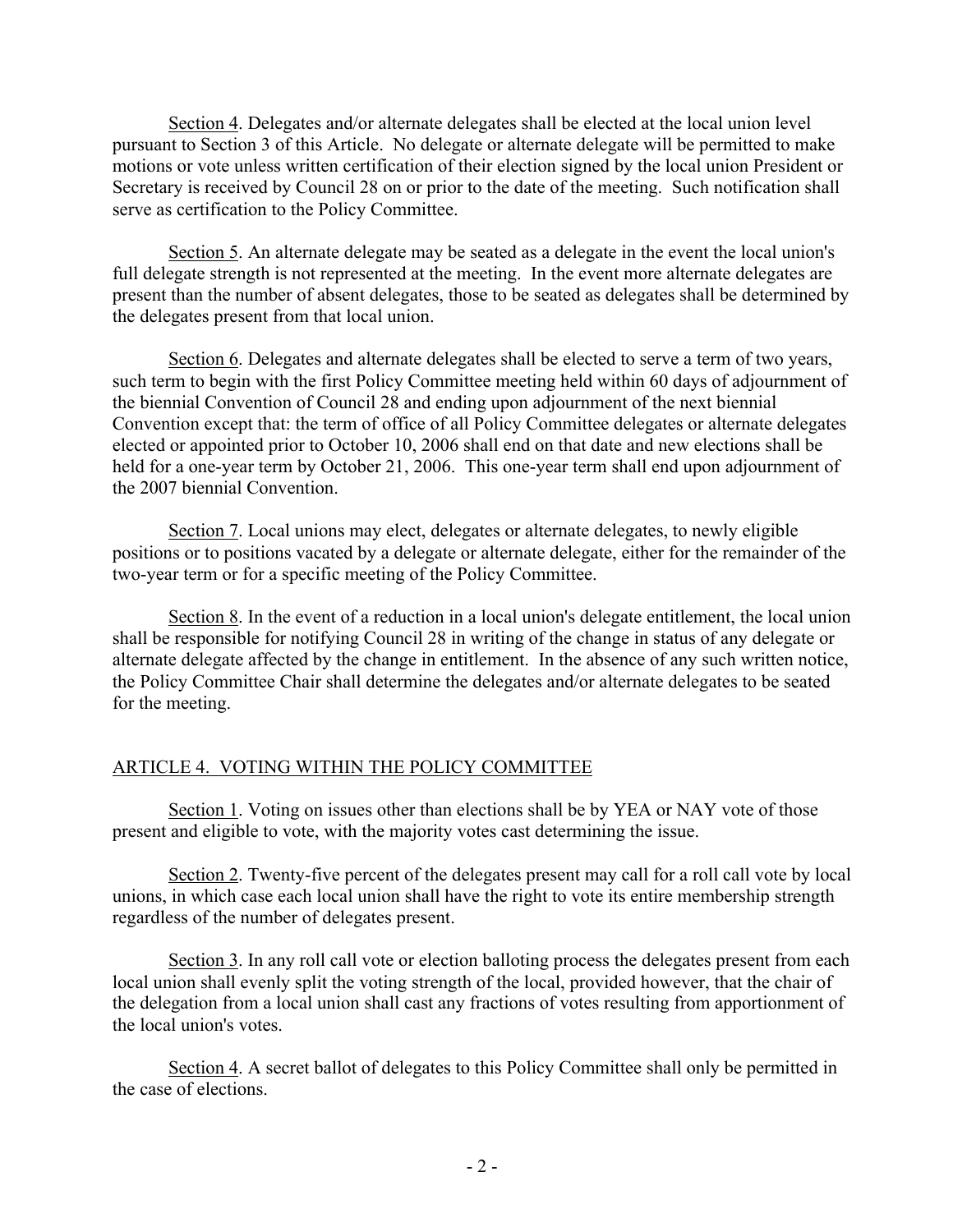Section 5. The election of Council 28 Executive Board members from this committee shall be in accordance with the Council 28 Constitution, the International Elections Code and Article 5 of this Constitution.

#### ARTICLE 5. OFFICERS AND ELECTIONS

Section 1. The officers of the Committee shall be the Chair, Vice-Chair and Secretary.

Section 2. The officers of the Committee shall be nominated, elected and installed in office at the regular meeting held within 60 days after adjournment of the biennial convention of Council 28.

Section 3. The term of office shall be for a period of two years from the date of the election, or until the successors have been elected.

Section 4. To be elected and serve as an officer of the Committee, the individual must be a delegate in good standing from their local and shall be entitled to a full vote as a local delegate.

Section 5. In conducting the election of Policy Committee officers, a nominee must receive a majority of all votes cast in order to be declared elected. If more than two delegates are nominated, and no one receives a majority of the votes cast, the names of all nominees except the top two will be dropped and a run-off election shall be held until such time as a nominee receives a majority of the votes cast.

Section 6. To be a candidate for office the nominee shall either be present at the election meeting or have previously given assurance that they will serve if elected.

Section 7. Vacancies occurring in any of the elected officers' positions shall be filled for the remainder of the term in the same manner in which the original elections were held.

- a. "Vacancy" that results from absences shall be defined as: three (3) consecutive, unexcused absences.
- b. "Excused absence" shall be defined as: the policy committee delegate or alternate must notify Council 28 staff that the delegate or alternate is unable to attend.

## ARTICLE 6. DUTIES OF OFFICERS

Section l. The Policy Committee Chair shall: Preside at all meetings of the Policy Committee; Be a member of all committees except the election committee; Appoint members to all standing and special committees except where delegates act to elect members to such a committee; Report periodically to the delegates regarding any official acts.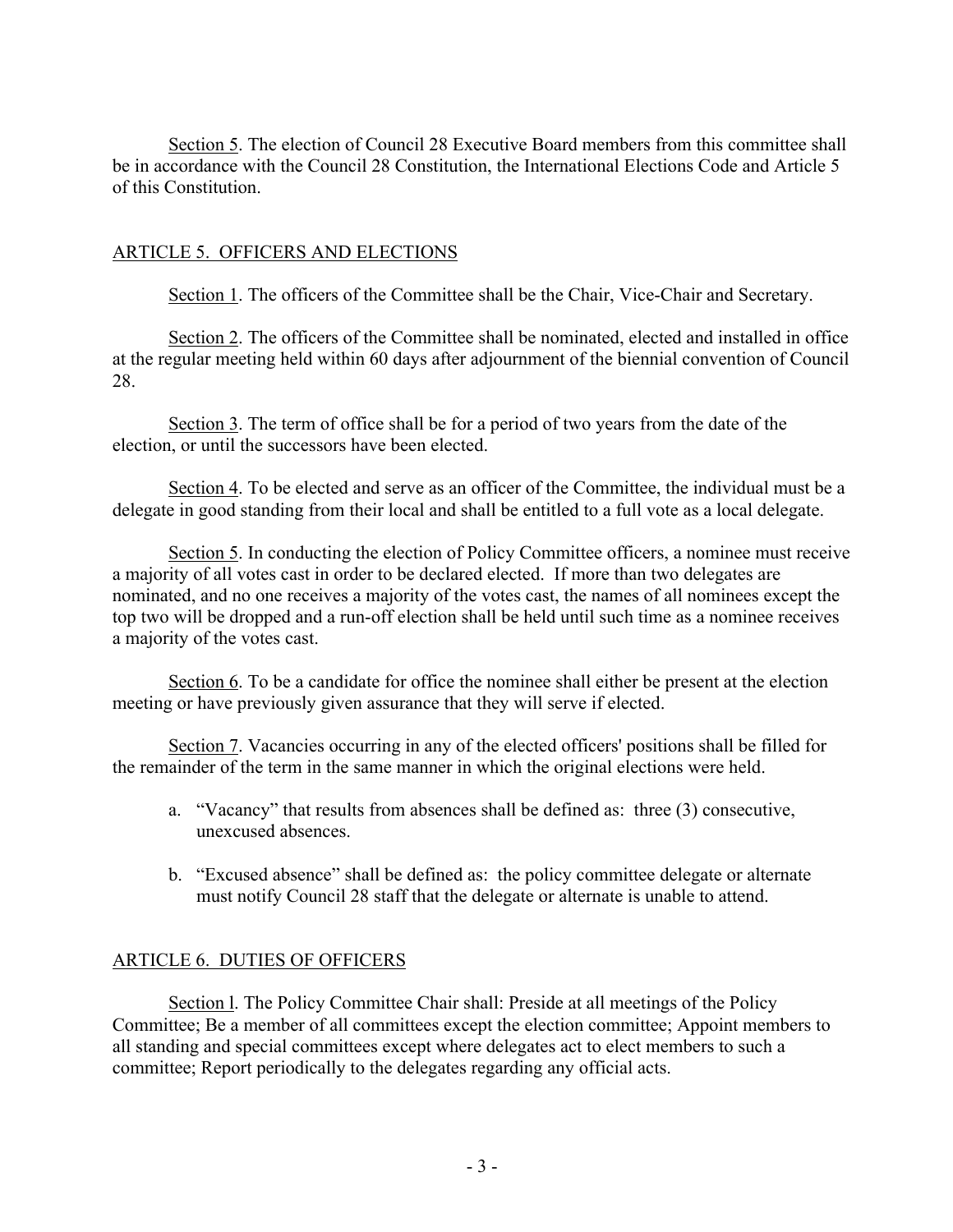Section 2. The Vice-Chair shall: Assist the Chair in the work of the office; In the absence or incapacity of the Chair to serve, to preside at all meetings and perform all duties otherwise performed by the Chair.

Section 3. The Secretary shall: Keep a record of the proceedings of all Policy Committee meetings including any motions approved or other actions by the Committee; Serve as custodian for any property of the Policy Committee; Perform such other duties as may be required by action of the delegates.

Section 4. Officers shall attend all policy meetings. Any officer who cannot attend a meeting may be excused by following the procedure in Article 5, Section 7.

#### ARTICLE 7. MEETINGS

Section 1. The Policy Committee shall meet within 60 days of adjournment of the regular biennial convention of Council 28.

Section 2. Regular or special meetings of the Policy Committee shall be held on the call of the Policy Committee Chair with at least 10 days prior notice to the local unions, delegates and alternate delegates given by Council 28.

Section 3. A majority of local unions having members within the jurisdiction of this Policy Committee may call for a special meeting of the Policy Committee by filing written notice of the request for such a meeting with the Committee Chair.

Section 4. All Policy Committee meeting times and places shall be determined by the Committee Chair in consultation with the Executive Director of Council 28.

Section 5. A quorum for the transaction of business at any regular or special meeting shall be the average of delegates in attendance over the past two years. For the purpose of a quorum, an accredited delegate from a local union shall be considered delegate strength of that local.

## ARTICLE 8. RESOLUTIONS

Section l. A resolution presented to the Policy Committee shall be approved by a local union, local union Executive Board or other constitution body within Council 28, and received by the Council 28 headquarters office at least 10 days prior to the meeting at which the resolution is to be considered. A resolution, other than a constitutional amendment, which meets these requirements shall be subject to adoption by a majority affirmative vote.

Section 2. In the event a proposed resolution is not approved by a local union, local union Executive Board or other constitutional body within Council 28, or is received by the Council 28 headquarters office less than 10 days prior to the Policy Committee meeting, it shall require a two-thirds affirmative vote to be adopted. If, however, the resolution is later submitted and meets the requirements set forth in Section 1 of this Article, a motion to adopt shall only require a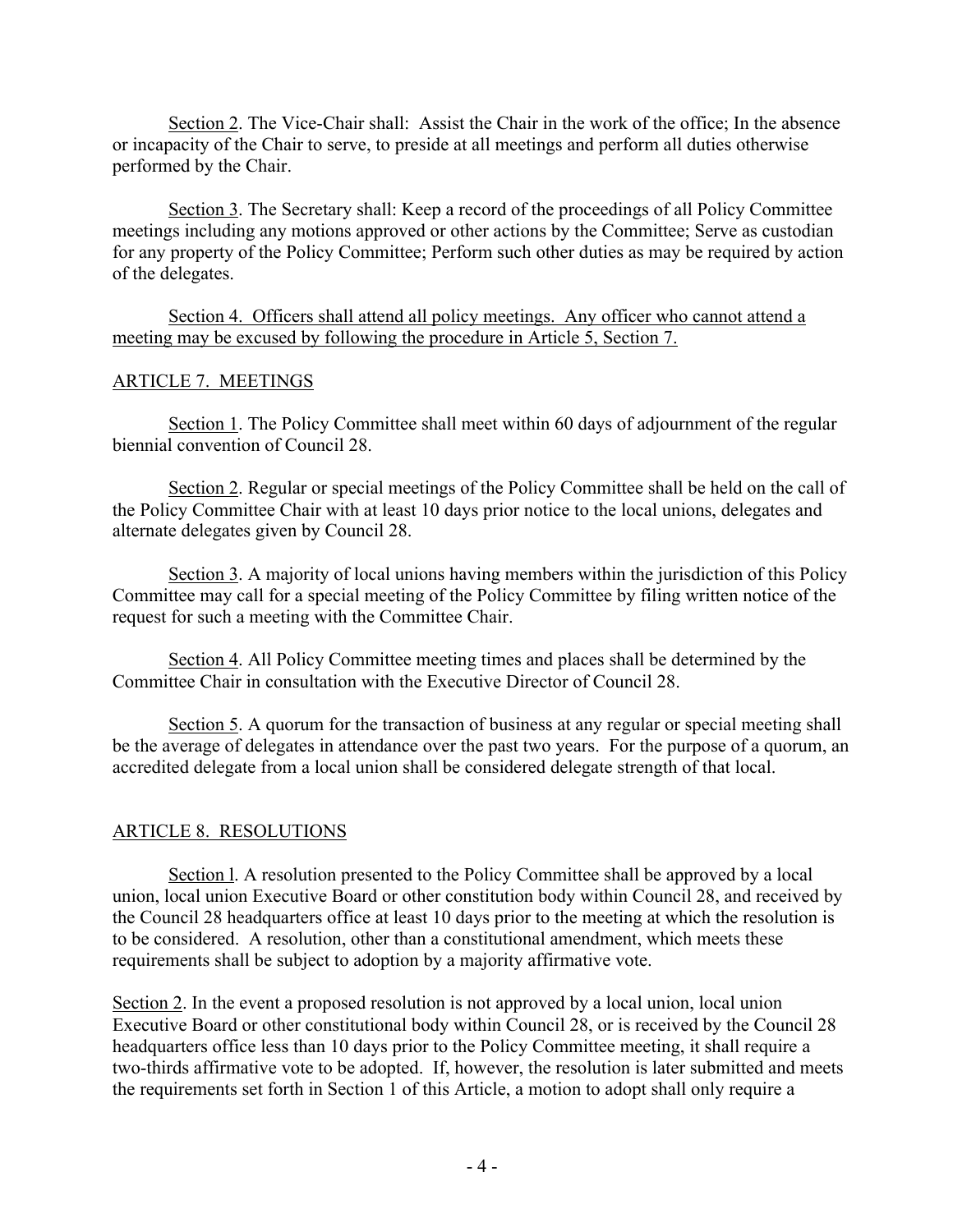majority affirmative vote.

## ARTICLE 9. SPECIAL COMMITTEES

Section 1. The delegates may establish and abolish special committees of the full committee for any purpose within the jurisdiction of this Policy Committee as they deem necessary, at any time, and under the conditions or by the methods they determine necessary at the time.

Section 2. Expenses of such committees shall be governed by Article 10 of this Constitution or by the policies adopted by the Council 28 Executive Board, as the case may be.

Section 3. All special committee meeting times and places shall be determined by the special committee Chair in consultation with the Executive Director of Council 28 and the Chair of the Policy Committee.

# ARTICLE 10. FINANCES

Section 1. Each local union shall be responsible for payment of any expenses of its own delegates and alternate delegates, subject to any reimbursement to locals provided for under the Council 28 Constitution.

Section 2. Expenses for special committees on which each affiliated local union is represented shall be borne by each local.

Section 3. Expenses for special committee members who are selected to represent more than one local shall be reimbursed by Council 28 in accordance with the policies established by the Council 28 Executive Board.

Section 4. All costs associated with full meetings of the Committee, other than local union delegates and alternate delegates, shall be paid by Council 28 in accordance with the policies established by the Council 28 Executive Board.

## ARTICLE 11. RULES OF ORDER

Section l. All questions of parliamentary procedure shall be resolved in accordance with Robert's Rules of Order (Revised Edition) except as modified by provisions of this Constitution.

## ARTICLE 12. AMENDMENTS TO THE CONSTITUTION

Section 1. This Constitution may be amended by the Committee itself at a regular or special meeting called for that purpose.